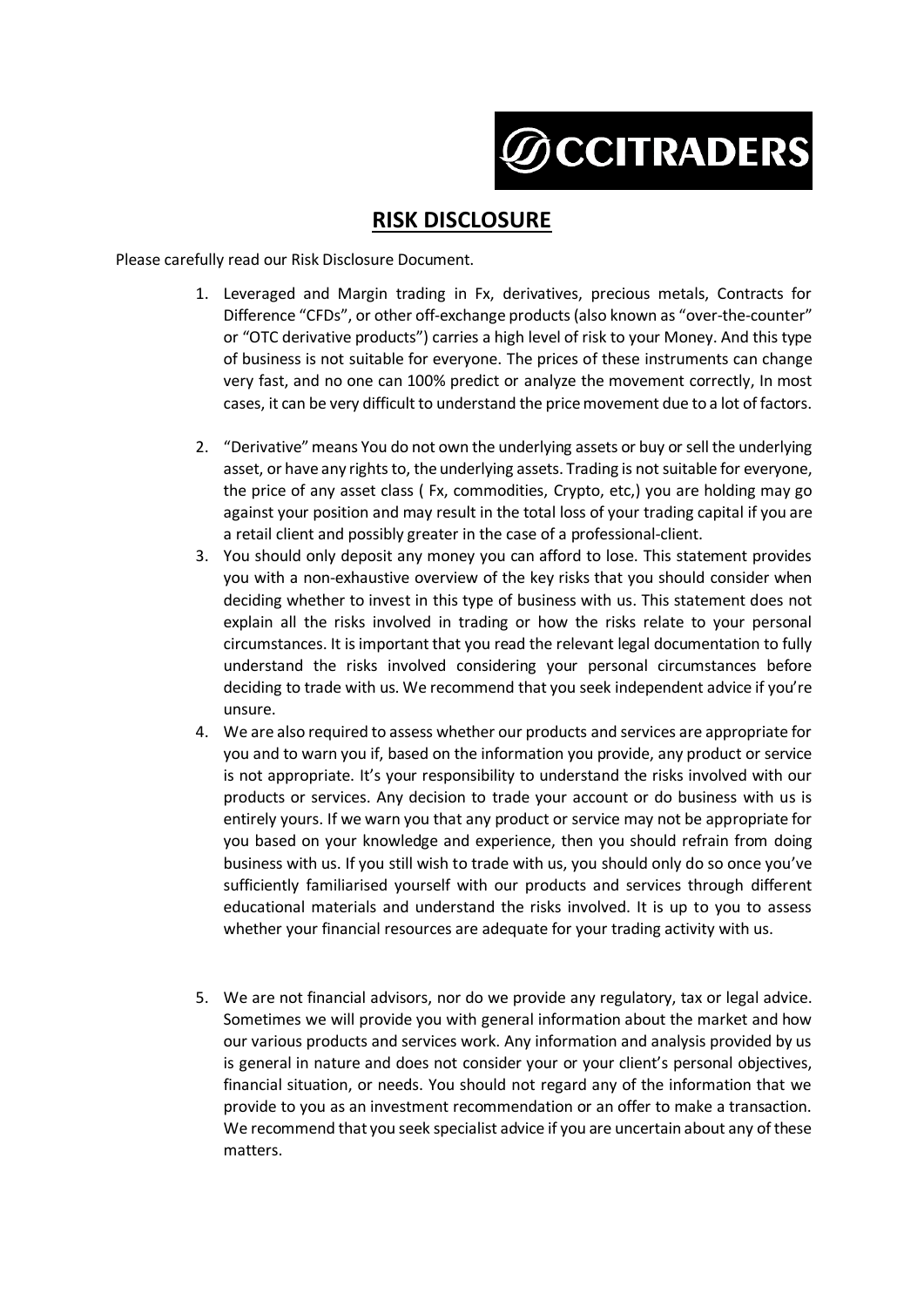- 6. Derivative products and OTC markets are highly liquid. Trading in OTC or "nontransferable" derivatives may involve greater risk than investing in on-exchange derivatives because there's no exchange market on which to close out an open position. It may not be possible to liquidate an existing position, to assess the value of the position arising from an OTC derivative transaction or to assess the exposure to risk. Bid and offer prices don't need to be quoted, and, even where they are, they'll be established by dealers in these instruments. Consequently, it may be difficult to establish what a fair price is. You should not invest in OTC derivative products unless you understand their nature and the extent of your exposure to risk. You should also be satisfied that the product is suitable for you in the light of your circumstances and financial position.
- 7. Margin FX Contracts The price of a Margin FX Contract is based on the underlying instrument, which is the price of one currency relative to another. Please note that at no stage will you take any physical delivery of currency (being the underlying instrument) when trading Margin FX Contracts. Margin FX Contracts can be differentiated from other foreign exchange products in that they allow the investor an opportunity to trade foreign exchange on a margined basis as opposed to paying for the full value of the currency. This "gearing" or "leverage" often obtainable in trading Margin FX contracts means that a relatively small market movement can lead to a proportionately much larger movement in the value of your investment.
- 8. Leverage can work against you as well as for you and may result in you losing all your invested capital. We do not provide ownership or any rights to the underlying instrument and do not entitle you to the delivery of the underlying instrument at any stage. A CFD is an agreement between you and us to buy or sell the difference in the value of an underlying instrument (On your behalf) from when a position is opened to when it is closed. Therefore, If the price of the Instrument has moved in your favor, It will be reflected in your account. Should the value of the CFD move against your position, an amount will be deducted from your account. The amount of profit or loss you make will be the difference between the price when the CFD is opened and the price when it is closed.
- 9. On a general trading risk, Deposit and margin requirements, OTC derivative products such as Margin FX Contracts, CFDs are leveraged products, which means that you can open a position (also known as a contract) without having to fund the whole position. Instead, you will be required to put up a deposit or "margin" to maintain each open trade on your account. To open a trade, you must have sufficient funds on your account to cover the margin requirement applicable to that trade. You will then need to maintain sufficient net equity to keep that trade open.
- 10. If the market moves against you, you may be required to pay substantial additional funds or margin at short notice to maintain your position. If you fail to do so within the time required, your position may be liquidated at a loss. If you are a professional client, you will be liable for any resulting deficit, so it is very important that you closely monitor any open positions, to help us limit the risk of any deficit if the market moves against you.
- 11. Leverage OTC derivative products involve a high level of leverage. Whilst the use of leverage can work in your favor, it can also work against you. Even a slight fluctuation in the market could lead to a proportionately much larger movement in the value of